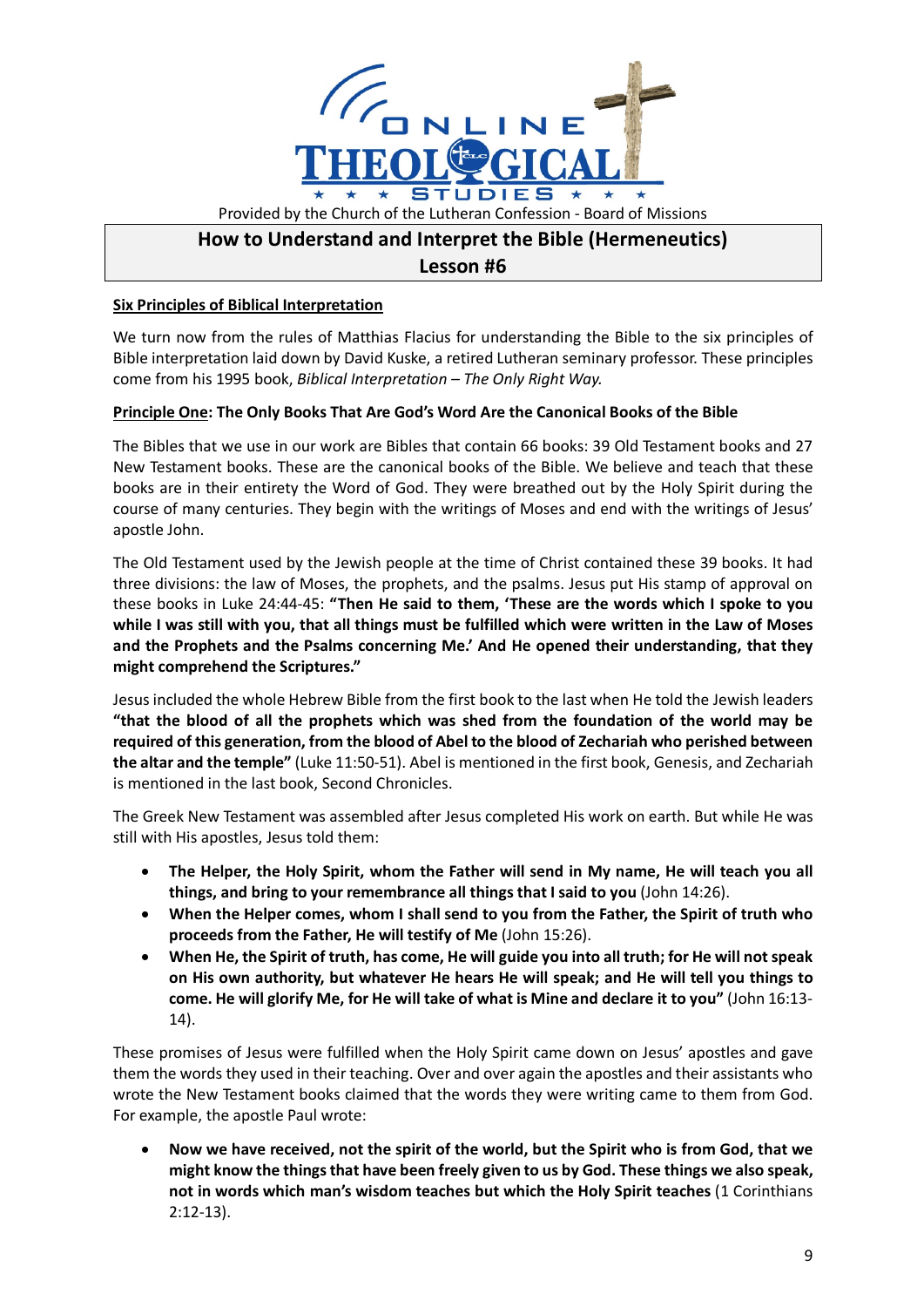In the same way, Peter put the writings of the apostles on the same level as the Old Testament prophets when he wrote:

- **Beloved, I now write to you this second epistle…that you may be mindful of the words which were spoken before by the holy prophets, and of the commandment of us, the apostles of the Lord and Savior** (2 Peter 3:1-2).
- **Our beloved brother Paul, according to the wisdom given to him, has written to you, as also in all his epistles, speaking in them of these things, in which are some things hard to understand, which untaught and unstable people twist to their own destruction, as they do also the rest of the Scriptures"** (2 Peter 3:15-16).

So also, the apostle Paul said that the believers in Christ are **"built on the foundation of the apostles and prophets, Jesus Christ Himself being the chief cornerstone"** (Ephesians 2:20).

As the apostles and their assistants wrote the words given to them by the Holy Spirit, these writings were gradually put together into one book, which we call the New Testament.

Other writings were being circulated also, but the early Christians tested these writings in order to determine if these writings were really written by the apostles or if they were written by others. Jesus Himself commended the congregation in Ephesus for doing this testing:

• **You have tested those who say they are apostles and are not, and have found them liars** (Revelation 2:2).

As a result of this testing, the books of the New Testament were assembled under the direction of the apostles. Most of the books of the New Testament were accepted by all. The books that were accepted by everyone are: Matthew Mark, Luke, John, Acts, Romans, 1 and 2 Corinthians, Galatians, Ephesians, Philippians, Colossians, First and Second Thessalonians, 1 and 2 Timothy, Titus, Philemon, First Peter, and 1 John.

A few of the books were not accepted by everyone. A few of the Christians at that time had some reservations about including these booksin the New Testament. These books include: Hebrews, James, 2 Peter, 2 and 3 John, Jude, and Revelation. Today almost all Christians who believe that the Holy Spirit is the true Author of Scripture are convinced that the Holy Spirit is also the Author of these books as well.

The Roman Catholic Church has included other books in its Old Testament. These are the so-called apocryphal books. These books were not written in the Hebrew language and they were not quoted by Jesus or the apostles as God's word. Some of these books even teach things that disagree with the genuine Scriptures. These books may be helpful for understanding the history between the Old Testament and the New Testament, but there is no reason for believe that these writings are the work of the Holy Spirit.

It has become popular in our times for false teachers to claim that some of the writings that were condemned by the early Christians should be considered equal with the New Testament books. Two examples of these false writings are the Gospel of Thomas and the Gospel of Judas. These books are clearly unscriptural and false because of their content. None of them are authentic apostolic writings breathed out by the Holy Spirit.